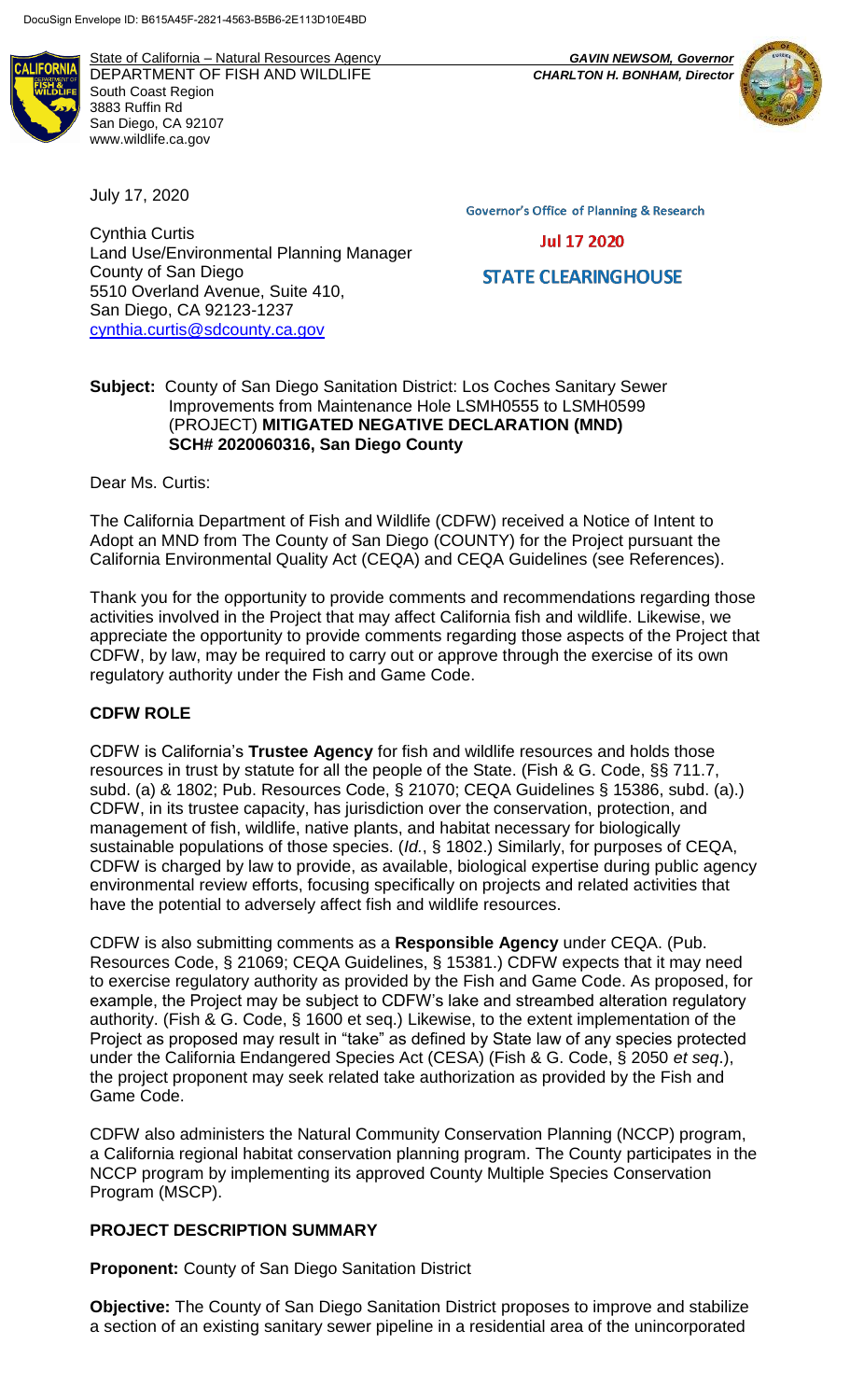Cynthia Curtis, Land Use/Environmental Planning Manager County of San Diego July 17, 2020 Page 2 of 12

community of Lakeside. The Project will rehabilitate approximately 7,300 feet of an existing sewer collection system pipeline located below a section of Los Coches Creek. The proposed work includes two main elements: (1) installation of a composite lining within the majority of the existing pipe; and, (2) pipe replacement and concrete encasement in three small sections of the pipeline.

The lining installation is trenchless and only requires insertion at existing maintenance holes with very little ground disturbance and vegetation trimming necessary for access. The pipe replacement includes trenching along three small sections where the pipe would be replaced and encased with articulated concrete block (ACB). This ACB is an interlocking, prefabricated section of concrete with large voids to allow for water percolation and vegetative growth. To perform pipe replacement and concrete encasement in these areas, a mini-backhoe and a small skid loader would be used to excavate between three to five inches in diameter of native soil around the existing sewer main. Dewatering may be needed during excavation and the installation of concrete encasement. A dewatering plan will be prepared which will provide recommendations to avoid and/or minimize impacts to water quality and jurisdictional resources. Additionally, proper Best Management Practices such as sand/gravel bags, fiber rolls, and/or silt fencing will be used around the perimeter of the excavation areas in order to avoid and/or minimize erosion or runoff impacts to the creek bed of Los Coches Creek. The trenched areas will then be backfilled with native soil.

**Location:** The Project is in the unincorporated community of Lakeside in central San Diego County, California (Figure 1; all figures are within Attachment 1). The Project site lies within the El Cajon Landgrant on the U.S. Geological Survey (USGS) 7.5-minute topographic map series, Alpine and El Cajon quadrangles (USGS 1996 and 1997, respectively; Figure 2). It is within the County's MSCP Metro Lakeside Jamul Section but is outside of the Biological Resources Core Area (BRCA) and the Pre-Approved Mitigation Area (PAMA). The Project follows the alignment of a sewer line, which is situated just south of Old Highway 80 between its intersections with Gaucho Lane to the west and Flinn Crest Street to the east (Figure 3). This sewer line generally follows Los Coches Creek, crossing through the creek bed in multiple locations.

**Biological Setting:** Eleven vegetation communities, including six sensitive vegetation communities: southern willow scrub (Tier I), mule fat scrub (Tier I), herbaceous wetland (Tier I), southern riparian forest (Tier I), southern coast live oak riparian forest (Tier I), and non-native riparian (Tier I), were mapped with the survey area. Although no sensitive wildlife species were observed, seven species: Coronado skink (*Plestiodon skiltonianus interparietalis*), coastal whiptail (*Aspidoscelis tigris stejnegeri*), San Diegan legless lizard (*Anniella stebbinsi*; *formerly Anniella pulchra*), Cooper's hawk (*Accipiter cooperii*), yellow warbler (*Setophaga petechial*), western red bat (*Lasiurus blossevillii*), and southern mule deer (*Odocoileus hemionus*) have moderate to high potential to occur.

Impacts to habitat as a result of the second element of the Project were calculated at 70 percent permanent and 30 percent temporary by acreage because the interlocking ACB is constructed with voids of 30 percent. Since the ABC can support vegetation and these areas would be backfilled with native soil and revegetated using hydroseed, permanent impact calculations noted for the Project were reduced by 30 percent. A total of 0.03 acre of permanent impacts would occur to sensitive vegetation communities, including herbaceous wetland (0.02 acre) and southern riparian forest (0.01 acre), and 0.21 acre of temporary impacts would occur to mule fat scrub, herbaceous wetland, southern riparian forest, and southern coast live oak riparian forest. Proposed earthwork and placement of ACB, as well as vegetation trimming and access, would result in permanent and temporary impacts to a total of 0.051 acre of wetland waters of the U.S./State and an additional 0.231 acre of wetland waters of the State. These proposed activities would also result in temporary and permanent impacts to 0.119 acre of non-wetland waters of the U.S. and State. Compensatory mitigation may occur via on-site restoration/habitat creation or offsite through preservation or purchase of mitigation credits at an approved mitigation bank.

**Timeframe:** Construction is scheduled to begin March 2021 and is expected to continue for approximately 180 days.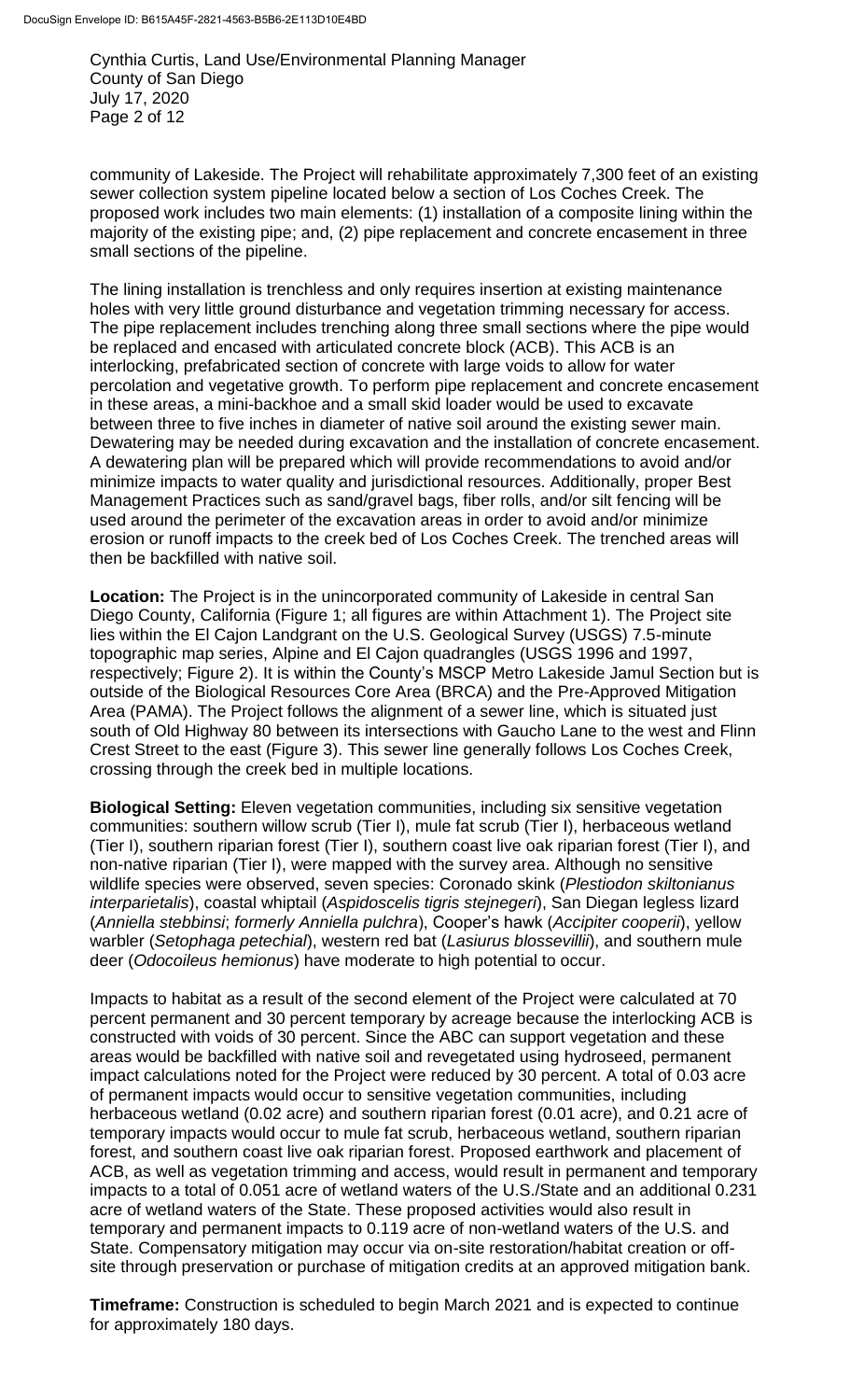Cynthia Curtis, Land Use/Environmental Planning Manager County of San Diego July 17, 2020 Page 3 of 12

## **COMMENTS AND RECOMMENDATIONS**

CDFW offers the comments and recommendations below to assist the County in adequately identifying and/or mitigating the Project's significant, or potentially significant, direct and indirect impacts on fish and wildlife (biological) resources. Editorial comments or other suggestions may also be included to improve the document. CDFW recommends the measures or revisions below be included in a science-based monitoring program that contains adaptive management strategies as part of the Project's CEQA mitigation, monitoring and reporting program (Public Resources Code, § 21081.6 and CEQA Guidelines, § 15097).

## **I. Project Description and Related Impact Shortcoming**

**Section # 3.2 of the Biological Resources Letter Report for the County of San Diego Sanitation District: Los Coches Sanitary Sewer Improvements from LSMH0555 to LSMH0599 Project (RECON Number 9009-12), Page # 15**

## **Mitigation Location and Ratios**

## **COMMENT #: 1**

**Issue**: The Project does not specifically identify the location of the mitigation for permanent impacts to sensitive habitats, therefore CDFW cannot ascertain as to whether the correct mitigation ratio was used to adequately reduce impacts of the Project on biological resources to less than significant.

#### **Specific impact:** The Biological Resources Report on page 15,

*MIT-BIO-1: In-kind mitigation for 0.01 acre of permanent impacts to southern riparian forest and 0.02 acre of permanent impacts to herbaceous wetland shall occur at a 1:1 ratio (County of San Diego 2010b). This compensatory mitigation may occur via onsite restoration/habitat creation or off-site through preservation or purchase of mitigation credits at an approved mitigation bank. Mitigation for impacts to temporarily impacted sensitive vegetation communities shall occur via the restoration of these temporary impact areas to their pre-impact conditions.*

**Why impact would occur:** Mitigation for permanent impacts to sensitive communities on lands within the County's MSCP subarea are required to conform to Attachment M of the County's Biological Mitigation Ordinance, which determines the mitigation for impacts to sensitive habitats by Tier and location of impact relative to the location of mitigation. Since the location of the mitigation is not specifically defined in the MND or supporting documents, it is unclear how a 1:1 ratio was determined. The mitigation for the Project should be 1:1 only if mitigation occurs within BRCA; if mitigation occurs onsite, then the mitigation ratio should be 2:1.

## **Evidence impact would be significant:**

Page 4-17 of the County's Subarea Plan states,

*Mitigation measures shall conform to the requirements of the California Environmental Quality Act (CEQA), the MSCP, the Biological Mitigation Ordinance and the Subarea Plan…. The mitigation ratios in the County's Biological Mitigation Ordinance are based upon a variety of factors, including the type of habitats impacted and the locations of the project and mitigation sites.* 

The County of San Diego Guidelines for Determining Significant Biological Resources, in section 4.5 letter E, states that impacts to Biological Resources would be significant if,

*The project does not conform to the goals and requirements as outlined in any applicable Habitat Conservation Plan (HCP), Habitat Management Plan (HMP),*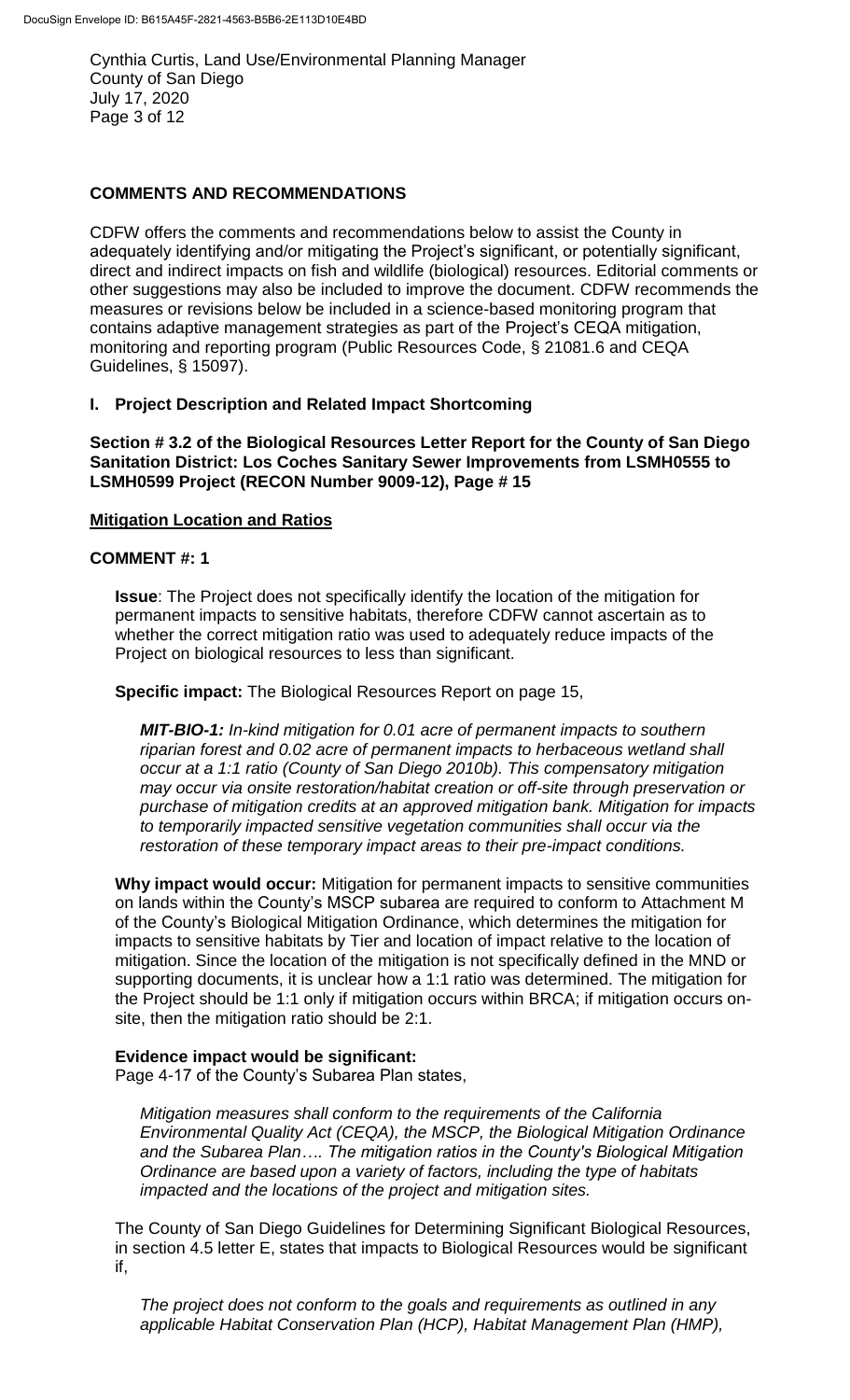Cynthia Curtis, Land Use/Environmental Planning Manager County of San Diego July 17, 2020 Page 4 of 12

> *Special Area Management Plan (SAMP), Watershed Plan, or similar regional planning effort.*

#### **Recommended Potentially Feasible Mitigation Measure(s) (Regarding Project Description and Related Impact Shortcoming)**

Since the Project does not specify the location of the mitigation, the MND should reflect that a 1:1 or 2:1 mitigation ratio will be used to calculate acreage depending on the chosen location of mitigation. If mitigation for permanent impacts occurs onsite the mitigation ratio should be 2:1. If a mitigation bank is chosen, the mitigation can remain 1:1, but possible locations should be identified.

## **Mitigation Measure #1:**

#### **To reduce impacts to less than significant:**

*In-kind mitigation for 0.014 acre of permanent impacts to southern riparian forest and 0.028 acre of permanent impacts to herbaceous wetland shall occur at a 1:1 or 2:1 ratio depending on location (County of San Diego 2010b). This compensatory mitigation may occur via on-site restoration/habitat creation (2:1) or off-site through preservation or purchase of mitigation credits at a CDFW- approved mitigation bank (1:1). If a mitigation bank is not used to offset impacts, the Habitat, Mitigation, and Monitoring Plan associated with the mitigation will be reviewed and approved by the CDFW prior to the start of construction. Mitigation for impacts to temporarily impacted sensitive vegetation communities shall occur via the restoration of these temporary impact areas to their pre-impact conditions.*

See comment below for an explanation for changes to acreages.

## **COMMENT #: 2**

**Sections: 3.0 of the Biological Resources Letter Report for the County of San Diego Sanitation District: Los Coches Sanitary Sewer Improvements from LSMH0555 to LSMH0599 Project (RECON Number 9009-12), Pages # 13**

## **Impact Calculations**

**Issue**: The Biological Resources Report states,

*… because the interlocking ACB is constructed with voids of 30 percent, they can support vegetation and these areas would be backfilled with native soil and revegetated using hydroseed, permanent impact calculations here are reduced by 30 percent. The impacts in these areas are calculated at 70 percent permanent and 30 percent temporary by acreage.*

**Specific impact:** It is unclear from the Biological Resources Report where the percentage of permanent/temporary impacts for the ACB was sourced or referenced. Although the ACB will be revegetated to perform similarly to the impacted habitat, it unclear from the MND and associated documents that there will be associated success criteria to ensure that the impacted sensitive habitats are mitigated in-kind at a 2:1 ratio on-site (see above comment) to ensure compliance with the MSCP.

**Why impact would occur:** Impacts from the permanent installation of ACB would not be sufficiently mitigated per MSCP requirements.

**Evidence impact would be significant:** As noted above, the County of San Diego Guidelines for Determining Significant Biological Resources, in section 4.5 letter E, states that impacts to Biological Resources would be significant if,

*The project does not conform to the goals and requirements as outlined in any applicable Habitat Conservation Plan (HCP), Habitat Management Plan (HMP),*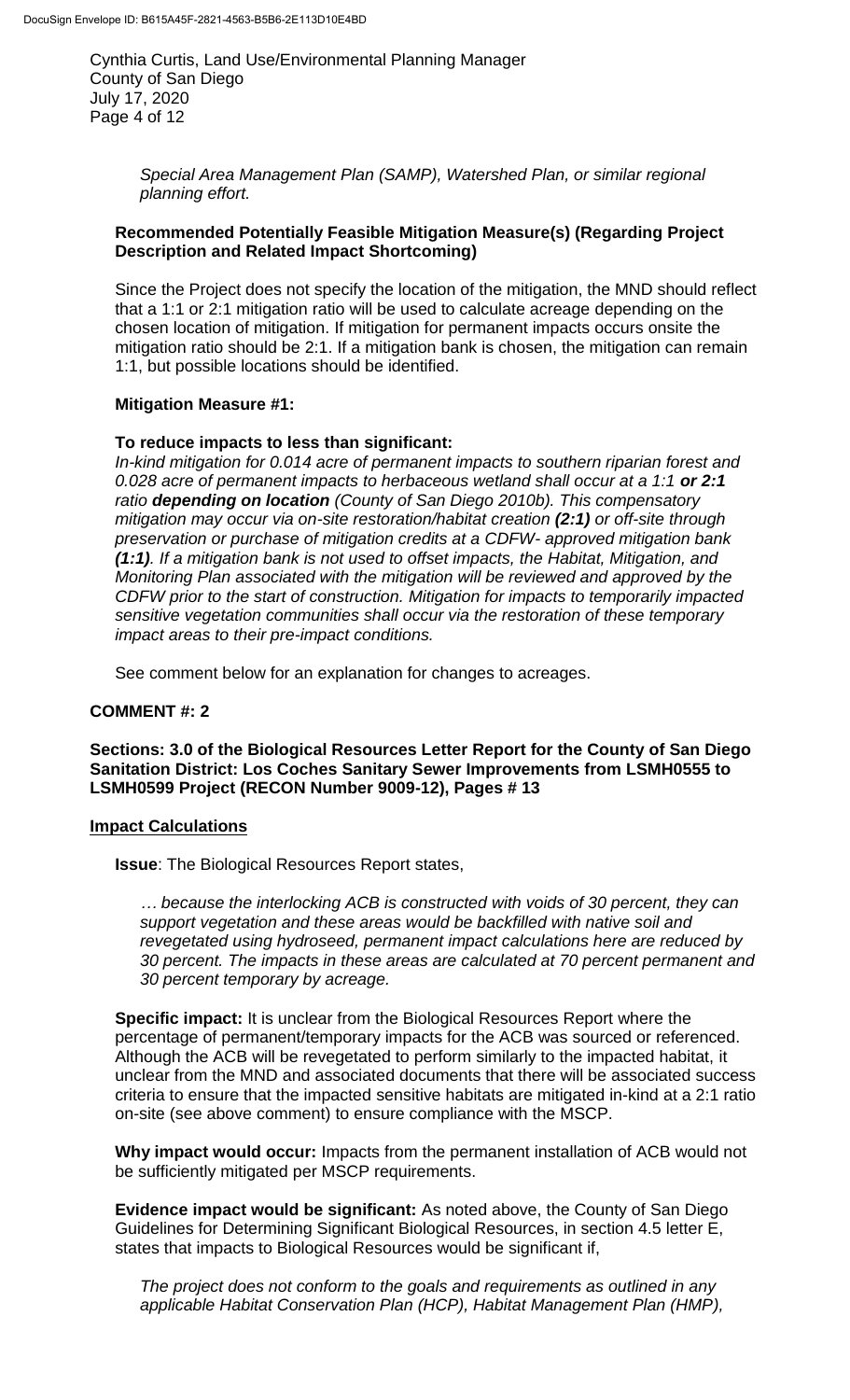Cynthia Curtis, Land Use/Environmental Planning Manager County of San Diego July 17, 2020 Page 5 of 12

> *Special Area Management Plan (SAMP), Watershed Plan, or similar regional planning effort.*

Revegetation using hydroseed on top of ACB in "permanently" impacted areas does not ensure that impacts to these Tier 1 habitats will be sufficiently mitigated for in-kind and in perpetuity per MSCP requirements.

## **Recommended Potentially Feasible Mitigation Measure(s) (Regarding Project Description and Related Impact Shortcoming)**

Please provide a reference for the determination for the 70/30% permanent/temporary impact split for the installation of ACB. To ensure compliance with the MSCP, permanent impacts to Tier 1 habitat should require 2:1 mitigation on-site for the entirety of the area to be permanently impacted by ACB, or alternatively off-site mitigation shall be acquired for impacted habitats at 1:1 ratio within BRCA at a CDFW approved bank in the vicinity of the Project.

## **Mitigation Measure #1:**

## **To reduce impacts to less than significant:**

*In-kind mitigation for 0.014 acre of permanent impacts to southern riparian forest and 0.028 acre of permanent impacts to herbaceous wetland shall occur at a 1:1 or 2:1 ratio depending on location (County of San Diego 2010b). This compensatory mitigation may occur via on-site restoration/habitat creation (2:1) or off-site through preservation or purchase of mitigation credits at a CDFW- approved mitigation bank (1:1). If a mitigation bank is not used to offset impacts, the Habitat, Mitigation, and Monitoring Plan associated with the mitigation will be reviewed and approved by the CDFW prior to the start of construction. Mitigation for impacts to temporarily impacted sensitive vegetation communities shall occur via the restoration of these temporary impact areas to their pre-impact conditions.*

## **II. Mitigation Measure or Alternative and Related Impact Shortcoming**

## **COMMENT #3:**

## **Raptor Breeding Season dates and Avoidance and Minimization Measure**

#### **Sections: 3.5.2 – 3.6 of the Biological Resources Letter Report for the County of San Diego Sanitation District: Los Coches Sanitary Sewer Improvements from LSMH0555 to LSMH0599 Project (RECON Number 9009-12) and MND required Mitigation Measure #3, Pages # 17-18, #2**

**Issue**: The Biological Resources Report notes that there is the potential for Cooper's hawks yellow warblers to be impacted by Project activities, due to the presence of suitable habitat and because construction is scheduled during the breeding season. However, it does not provide an adequate avoidance measure to ensure impacts are mitigated below the level of significance

*Temporary impacts as a result of vegetation trimming and permanent impacts as a result of trenching to a combined total of 0.21 acre of suitable habitat types has potential to result in significant direct impacts to Cooper's hawk and yellow warbler. Additionally, increased noise l levels due to construction during the breeding seasons for these species (January 15 to July 15) for Cooper's hawk and February 1 to August 31 for yellow warbler) could result in indirect impacts to any individuals determined to be nesting within the habitats adjacent to the project impact areas*. *In order to avoid direct impacts to potentially nesting individuals of sensitive bird species, a qualified biologist should conduct a survey prior to the start of construction activities. The pre-construction survey shall be conducted within 10 calendar days prior to the start of construction activities (including removal of vegetation). If an active bird nest is found, additional measures should be*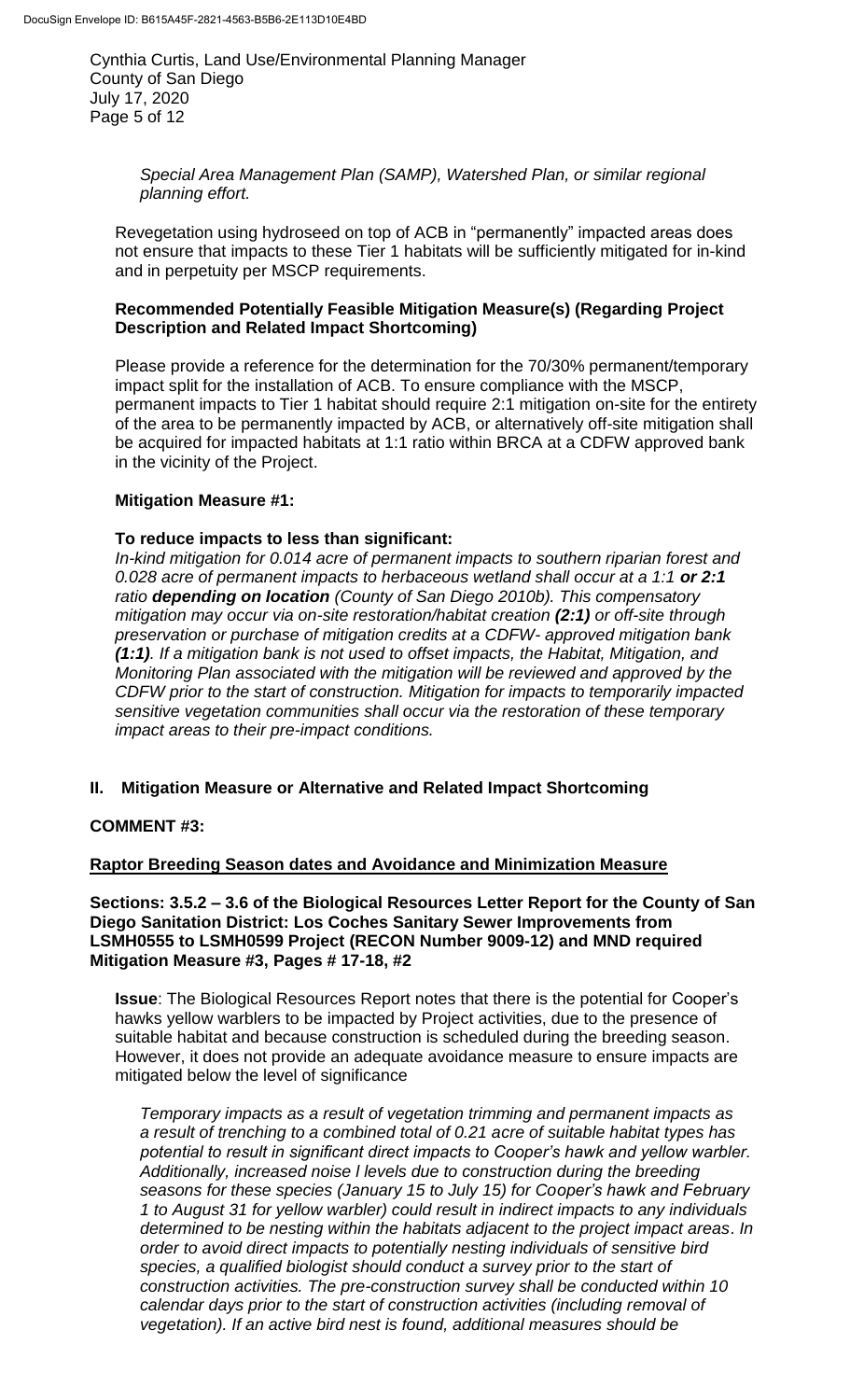Cynthia Curtis, Land Use/Environmental Planning Manager County of San Diego July 17, 2020 Page 6 of 12

> *implemented to ensure that take of birds or eggs or disturbance of breeding activities is avoided. With implementation of these measures, the project is expected to avoid significant direct and indirect impacts to Cooper's hawk and yellow warbler, as well as species protected by the MBTA or California Fish & Game Code (CFGC)*

**Specific impact:** It is unclear from the Biological Resources Report where these dates for the raptor breeding season were sourced or referenced. Egg laying for Cooper's hawks ranges from the end of January through mid-June, so hatching and fledging shift accordingly (Ehrlich, 1988, Unitt 2003); therefore, raptors could be present in the Project area from August to mid-September. Also, without specifically identifying "additional measures", "[i]f an active bird nest is found,*"* it is unclear how the Biological Resources Report came to the conclusion, "[w]ith implementation of these measures, the project is expected to avoid significant direct and indirect impacts to Cooper's hawk and yellow warbler, as well as species protected by the MBTA or California Fish & Game Code (CFGC)."

Mitigation measures "…must be fully enforceable through permit conditions, agreements, or other legally binding instruments" (CEQA Guidelines §15126.4(2))". As written, the mitigation measure above is not fully enforceable because it does not include specific measures to be followed if an active bird nest is found.

**Why impact would occur:** According the species account for Cooper's hawks, young Cooper's hawks molt and are still in the process of getting their primary feathers through September 15 [\(https://birdsoftheworld.org/bow/species/coohaw/cur/breeding\)](https://birdsoftheworld.org/bow/species/coohaw/cur/breeding). Any work that is done while raptors could potentially be present near a nest (i.e., until fledging) or other nesting birds including yellow warbler, should at the very least warrant a suitable buffer, and appropriate avoidance measures, which should include a provision for a for a biological monitor if nesting birds are present and work is not halted.

**Evidence impact would be significant:** Impacts to nesting Cooper's hawks or other nesting birds would likely be significant without appropriate avoidance and minimization and could possibly lead to violation of Fish and Game Code section 3503. Table 3-5 of the MSCP states,

*In the design of future projects within the Metro-Lakeside-Jamul segment, preserve areas shall conserve patches of oak woodland and oak riparian forest of adequate size for nesting and foraging habitat. Area-specific management directives must include 300-foot impact avoidance areas around active nests and minimization of disturbance in oak woodlands and oak riparian forests.*

Without a firm, specific, written commitment to participation, planning, and/or the execution of avoidance and minimization measures, the Department concludes that this mitigation measure does not bring impacts below a significant level.

#### **Recommended Potentially Feasible Mitigation Measure(s) (Regarding Mitigation Measure or Alternative and Related Impact Shortcoming)**

Given the references above, CDFW concludes that a minimum buffer of 300 ft should be maintained for nesting Cooper's Hawks. Please provide a rationale and reference for the unusually truncated Cooper's hawk nesting season. If raptors or other nesting birds are present, and the Project proposes to continue, CDFW requests to review and approve a nest avoidance plan. We also recommend that a biological monitor be present, who can halt construction if the birds appear to be agitated.

## **Mitigation Measure #2:**

**To reduce impacts to less than significant:** *Temporary impacts as a result of vegetation trimming and permanent impacts as a result of trenching to a combined total of 0.21 acre of suitable habitat types has potential to result in significant direct impacts*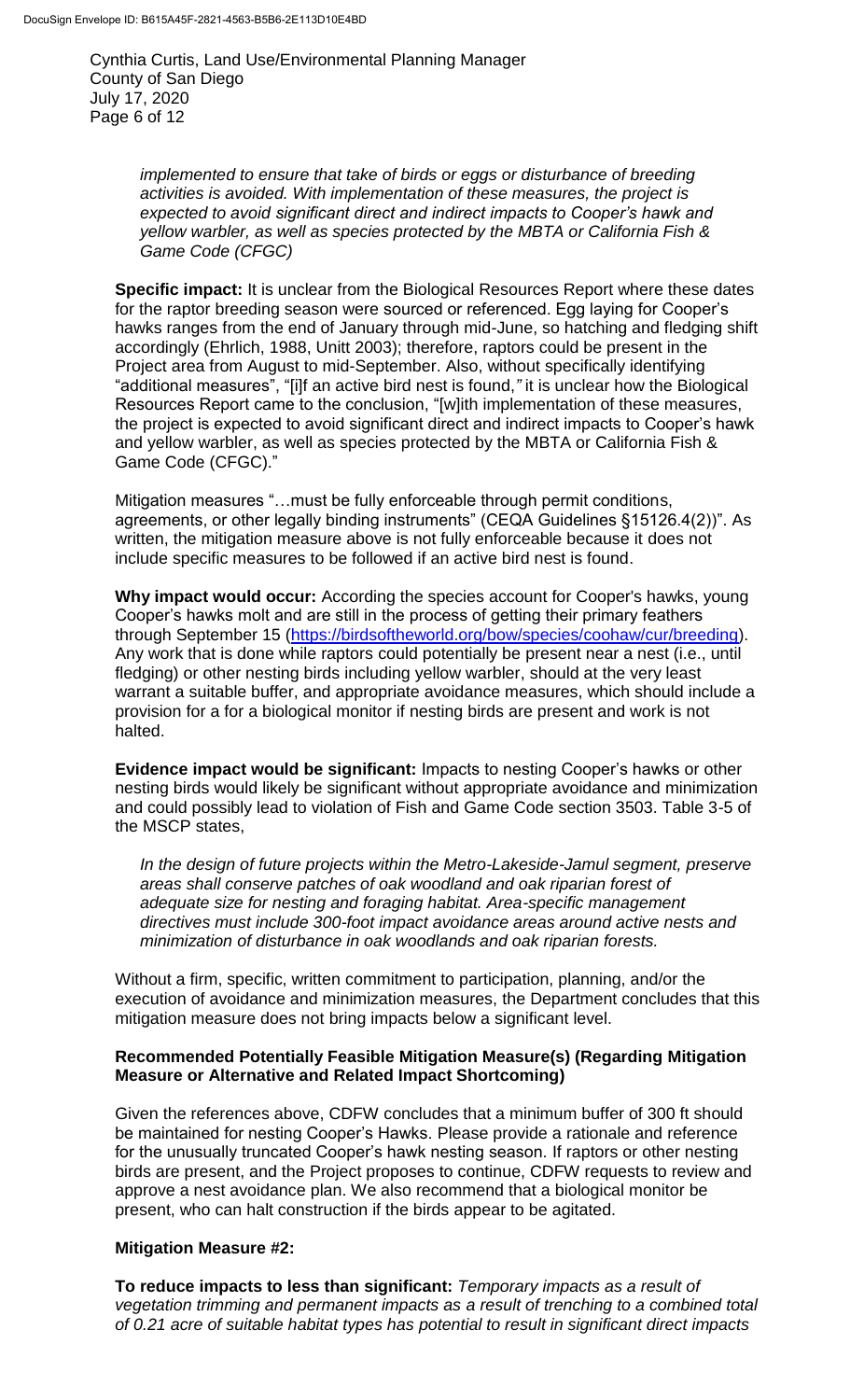Cynthia Curtis, Land Use/Environmental Planning Manager County of San Diego July 17, 2020 Page 7 of 12

*to Cooper's hawk and yellow warbler. Additionally, increased noise levels due to construction during the breeding seasons for these species (January 15 to September 15 Cooper's hawk and raptors and February 1 to August 31 for yellow warbler) could result in indirect impacts to any individuals determined to be nesting within the habitats adjacent to the project impact areas*. *In order to avoid direct impacts to potentially nesting individuals of sensitive bird species, a qualified biologist should conduct a survey prior to the start of construction activities. The pre-construction survey shall be conducted within 3 calendar days prior to the start of construction activities (including removal of vegetation). If an active bird nest is found, additional measures should be implemented to ensure that take of birds or eggs or disturbance of breeding activities is avoided. These measures shall consist of implementation of a nest avoidance plan, which should be submitted by the Project Proponent to the County that includes a no-work buffer around the nest (100-500 ft depending on the species, minimum of 300 ft for Cooper's hawks), a biological monitor to be present during construction with the ability to halt construction if needed, and possibly, the installation of a temporary noise barrier or other sound attenuation at the edge of the Project footprint to reduce noise levels below 60 dB LEQ or ambient (if ambient is greater than 60 dB LEQ), to the satisfaction of the Director of Department of Public Works (DPW) with concurrence from USFWS and CDFW. With implementation of these measures, the project is expected to avoid significant direct and indirect impacts to Cooper's hawk and yellow warbler, as well as species protected by the MBTA or California Fish & Game Code (CFGC).*

#### **COMMENT #4:**

#### **Western Red Bat Avoidance and Minimization Measure**

**Sections: 3.5.2 – 3.6 of the Biological Resources Letter Report for the County of San Diego Sanitation District: Los Coches Sanitary Sewer Improvements from LSMH0555 to LSMH0599 Project (RECON Number 9009-12) and MND required Mitigation Measure #4, Pages # 17-18, #2**

**Issue**: The Biological Resources Report notes that Western red bat (*Lasiurus blossevillii*) has a moderate potential to day-roost within riparian trees in the Project areas of southern riparian forest, southern coast live oak riparian forests, eucalyptus woodland, or non-native woodland. These roosts could be directly impacted during vegetation trimming; however, the Biological Resources Report does not provide a complete avoidance measure which would ensure impacts are mitigated to below significant.

*Direct impacts to roosting western red bats could occur during any vegetation trimming of trees with potential to support this species day-roosting. In order to avoid direct impacts to any potentially roosting western red bats, a biological monitoring shall survey any trees with potential to support this species that are proposed for trimming immediately prior to the trimming activities. If any trees are occupied by western red bat, additional avoidance/mitigation measures shall be implemented as recommended by the biological monitor. The biological monitor shall be present during all vegetation removal and tree trimming at the occupied habitat. With the implementation of these measures, the project is expected to avoid significant direct impacts to western red bat.*

**Specific impact:**The above measure states, additional avoidance/mitigation measures shall be implemented as recommended by the biological monitor, without specifically identifying the minimum required "additional measures...[i]f any trees are occupied by western red bat." It is unclear how the Biological Resources Report concluded, "[w]ith implementation of these measures, the Project is expected to avoid significant direct impacts to western red bat."

**Why impact would occur:** The minimum qualifications for the biological monitor for bat surveys were not identified in the MND or associated documents, therefore measures recommended by the biological monitor may not be sufficient to avoid and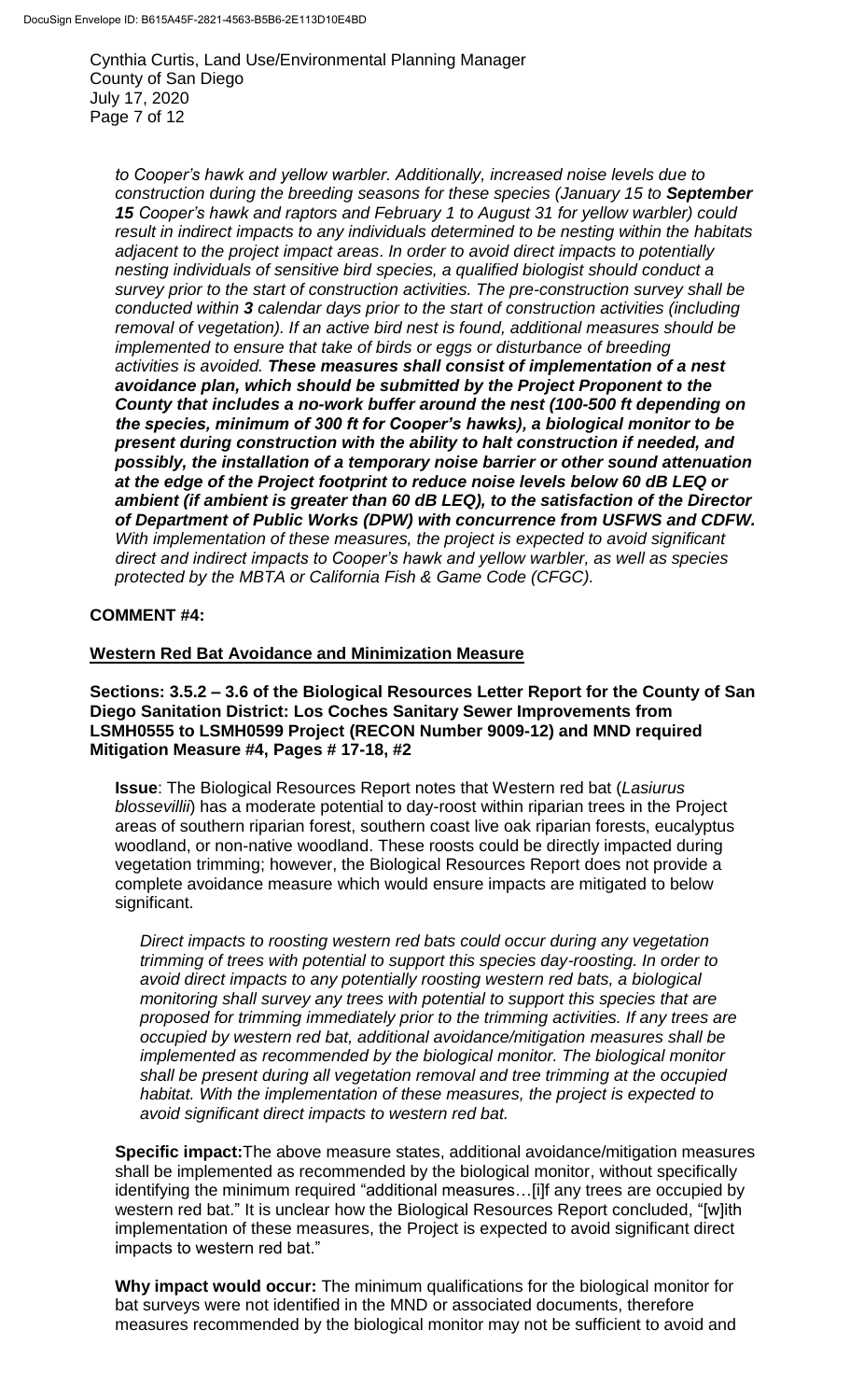Cynthia Curtis, Land Use/Environmental Planning Manager County of San Diego July 17, 2020 Page 8 of 12

minimize impacts to Western red bat. The minimum avoidance measures should be identified in the MND to ensure avoidance and mitigation below significance.

**Evidence impact would be significant:** The County's Biological Mitigation Ordinance BMO, states that the impact would be significant if:

*The project would have a substantial adverse effect, either directly or through habitat modifications, on a candidate, sensitive, or special status species listed in local or regional plans, policies, or regulations, or by the California Department of Fish and Game or U.S. Fish and Wildlife Service. … The project would impact an on-site population of a County List A or B plant species, or a County Group I animal species, or a species listed as a state Species of Special Concern. Impacts to these species are considered significant[.]*

Since Western red bats are a California Species of Special Concern, impacts to these species would be considered significant if not adequately avoided or minimized.

# **Recommended Potentially Feasible Mitigation Measure(s) (Regarding Mitigation Measure or Alternative and Related Impact Shortcoming)**

Please identify the minimum qualifications for the Biological Monitor for bat avoidance, as well as identify the minimum measures required to reduce the impact below the level of significance. Additional measures can be implemented as recommended by the Designated Bat Biologist (see below).

# **Mitigation Measure #3:**

**To reduce impacts to less than significant:** *A biologist with expertise and experience with bats shall be retained as a Designated Bat Biologist. The Designated Bat Biologist shall have at least 3 years of experience in conducting bat habitat assessments, day roosting surveys, and acoustic monitoring, and have adequate experience identifying local bat species (visual and acoustic identification), type of habitat, and differences in roosting behavior and types (i.e., day, night, maternity).*

# **Mitigation Measure #4:**

**To reduce impacts to less than significant:** *The Designated Bat Biologist shall survey any trees with potential to support this species that are proposed for trimming immediately prior to the trimming activities, and shall be present during all vegetation removal and tree trimming at the occupied habitat. During construction, the removal of trees or their branches shall be avoided to the maximum extent practicable within or adjacent to occupied bat habitat. If tree removal or trimming is necessary for Project construction, this activity shall be performed outside the bat maternity season (May through August 15) to avoid impacts to flightless young. If tree removal or trimming is necessary during the bat maternity season, the Designated Bat Biologist shall monitor the removal or trimming and examine the branches for nonvolant (nonflying) juvenile bats prior to disposal. Any injured or potentially injured bats shall be transported by the Designated Bat Biologist to a CDFW-licensed bat rehabilitator within 48 hours.*

# **III. Editorial Comments and/or Suggestions**

CDFW requests to review the Habitat, Mitigation, and Monitoring Plan that will accompany the mitigation site.

# **ENVIRONMENTAL DATA**

CEQA requires that information developed in environmental impact reports and negative declarations be incorporated into a database which may be used to make subsequent or supplemental environmental determinations. (Pub. Resources Code, § 21003, subd. (e).) Accordingly, please report any special status species and natural communities detected during Project surveys to the California Natural Diversity Database (CNDDB). The CNNDB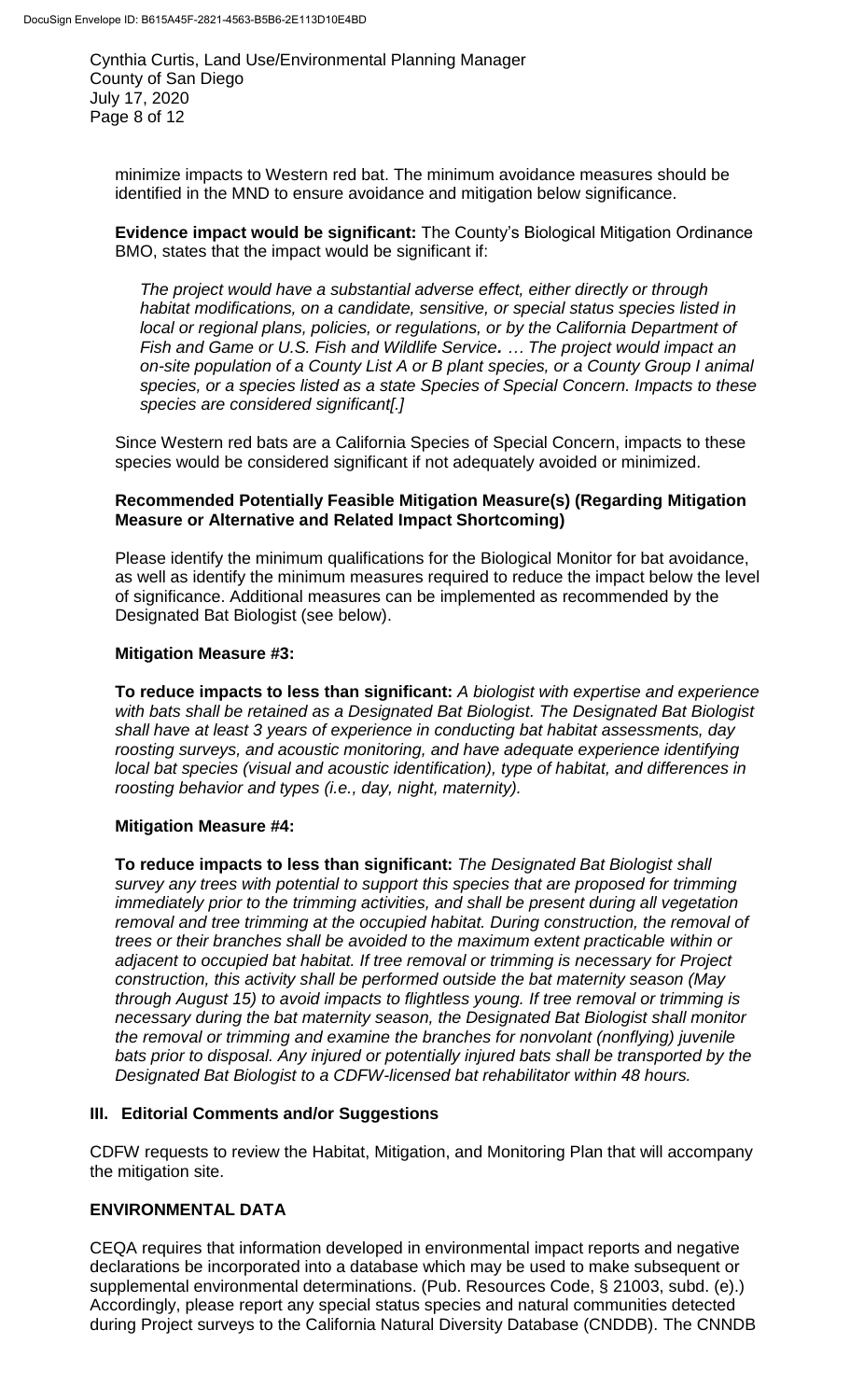Cynthia Curtis, Land Use/Environmental Planning Manager County of San Diego July 17, 2020 Page 9 of 12

field survey form can be found at the following link:

[http://www.dfg.ca.gov/biogeodata/cnddb/pdfs/CNDDB\\_FieldSurveyForm.pdf.](http://www.dfg.ca.gov/biogeodata/cnddb/pdfs/CNDDB_FieldSurveyForm.pdf) The completed form can be mailed electronically to CNDDB at the following email address: [CNDDB@wildlife.ca.gov.](mailto:cnddb@dfg.ca.gov) The types of information reported to CNDDB can be found at the following link: [http://www.dfg.ca.gov/biogeodata/cnddb/plants\\_and\\_animals.asp.](http://www.dfg.ca.gov/biogeodata/cnddb/plants_and_animals.asp)

## **FILING FEES**

The Project, as proposed, would have an impact on fish and/or wildlife, and assessment of filing fees is necessary. Fees are payable upon filing of the Notice of Determination by the Lead Agency and serve to help defray the cost of environmental review by CDFW. Payment of the fee is required in order for the underlying Project approval to be operative, vested, and final. (Cal. Code Regs, tit. 14, § 753.5; Fish & G. Code, § 711.4; Pub. Resources Code, § 21089.)

#### **CONCLUSION**

CDFW appreciates the opportunity to comment on the **MND** to assist the County in identifying and mitigating Project impacts on biological resources.

Questions regarding this letter or further coordination should be directed to Elyse Levy, Senior Environmental Scientist at Elyse.Levy@wildlife.ca.gov

Sincerely,

DocuSianed by: Jennifer Turner —<sub>сзр449Е¢в<u>zс</u>14DЕ...<br>Jennifer Turner, for</sub>

David A. Mayer Environmental Program Manager South Coast Region

Attachments: Attachment A: Recommended Mitigation Measures

cc: Office of Planning and Research, State Clearinghouse, Sacramento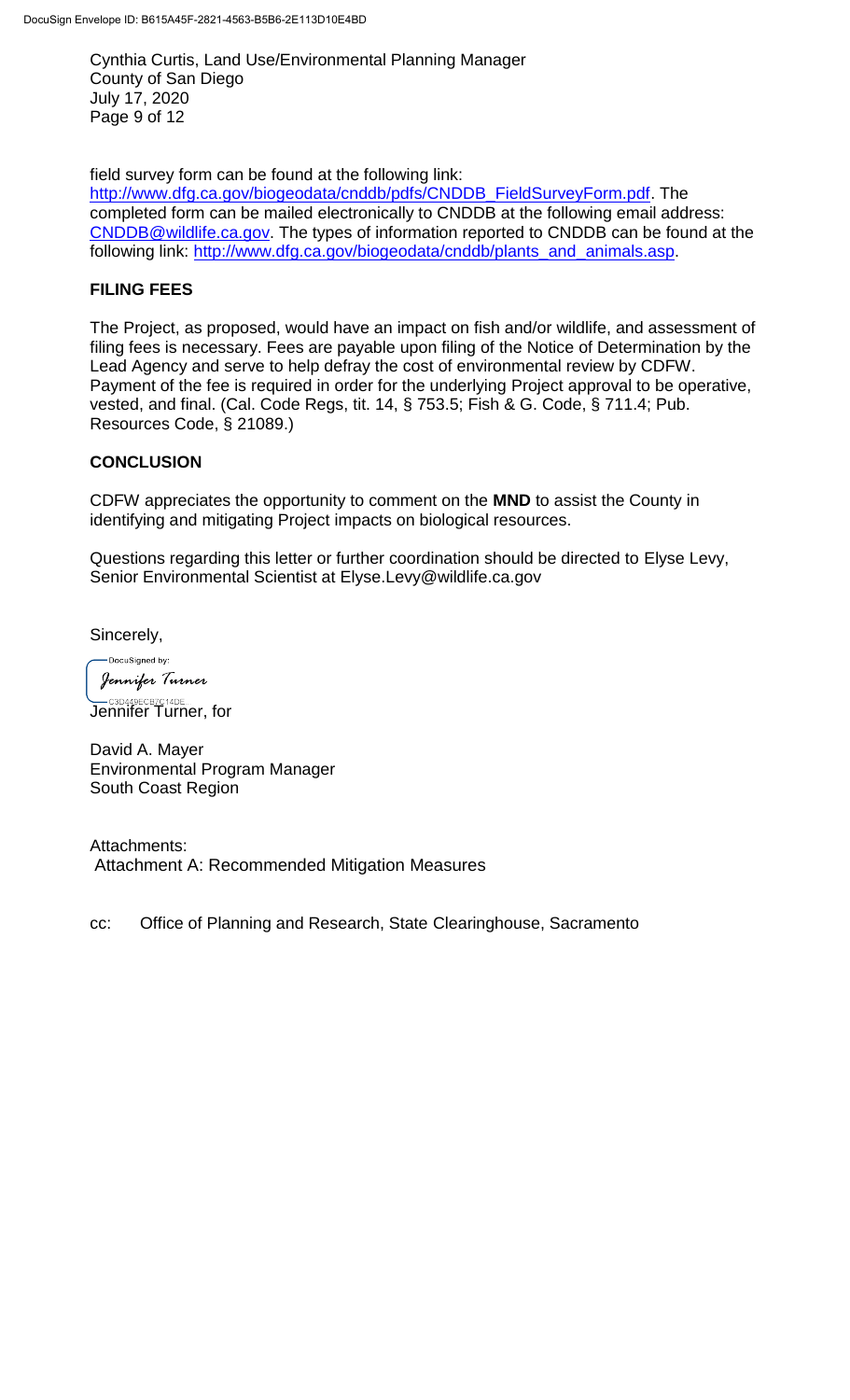Cynthia Curtis, Land Use/Environmental Planning Manager County of San Diego July 17, 2020 Page 10 of 12

# **REFERENCES**

- 1. California Environmental Quality Act (CEQA). California Public Resources Code in section 21000 et seq. The "CEQA Guidelines" are found in Title 14 of the California Code of Regulations, commencing with section 15000.
- 2. California Office of Planning and Research. 2009 or current version. CEQA: California Environmental Quality Act. Statutes and Guidelines, § 21081.6 and CEQA Guidelines, § 15097, §15126.4(2)
- 3. County of San Diego, 2010 Biological Mitigation Ordinance, San Diego County Code, Tit. 8, Div.6, Ch. 5. Attachment M
- 4. Department of Planning and Land Use Department of Public Works, 2010. 4<sup>th</sup> Rev. County of San Diego Guidelines for Determining Significance, pages 18-19
- 5. Final Multiple Species Habitat Conservation Program MSCP Plan, 1998. Table 3-5, page 3-73
- 6. The Cornell Lab of Ornithology, Birds of the World, Robert N. Rosenfield, Kristin K. Madden, John Bielefeldt, and Odette E. Curtis V: 1.0 — Published March 4, 2020 Text last updated August 19,2019 Available from: <https://birdsoftheworld.org/bow/species/coohaw/cur/breeding>
- 7. Ehrlich, P.D. Dobkin, and D. Wheye. 1988. The Birder's handbook, Simon & Schuster, Inc.
- 8. P. Unitt, 2003 San Diego County Bird Atlas project. Unpublished data
- 9. Fish & Game Code §3503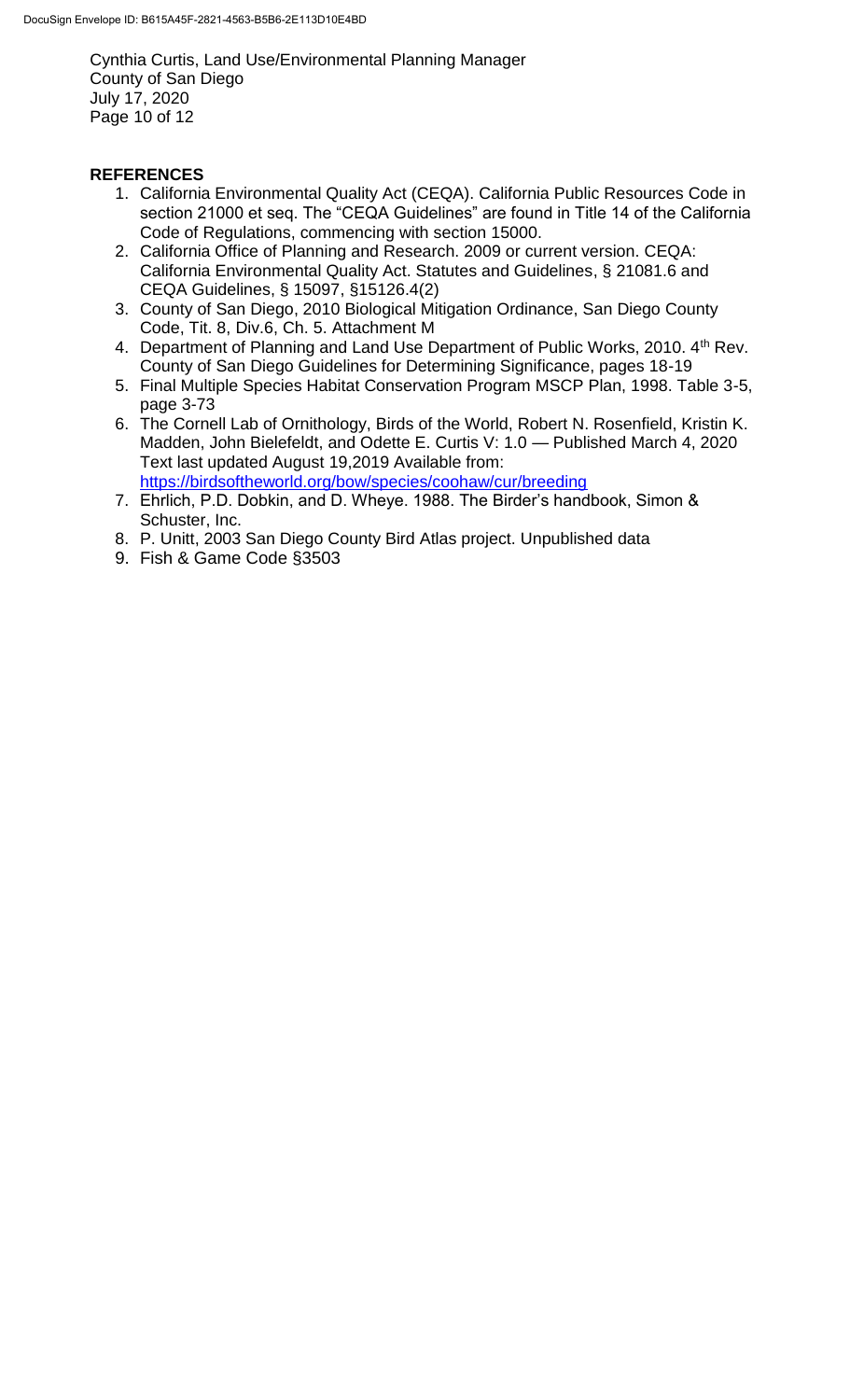Cynthia Curtis, Land Use/Environmental Planning Manager County of San Diego July 17, 2020 Page 11 of 12

# **Attachment A: Recommended Mitigation Measures**

| <b>Mitigation Measures #1:</b> | In-kind mitigation for 0.014 acre of<br>permanent impacts to southern riparian<br>forest and 0.028 acre of permanent<br>impacts to herbaceous wetland shall occur<br>at a 1:1 or 2:1 ratio depending on<br><b>location</b> (County of San Diego 2010b).<br>This compensatory mitigation may occur<br>via on-site restoration/habitat creation (2:1)<br>or off-site through preservation or purchase<br>of mitigation credits at a CDFW- approved<br>mitigation bank (1:1). If a mitigation bank is<br>not used to offset impacts, the Habitat,<br>Mitigation, and Monitoring Plan associated<br>with the mitigation will be reviewed and<br>approved by the CDFW prior to the start of<br>construction. Mitigation for impacts to<br>temporarily impacted sensitive vegetation<br>communities shall occur via the restoration<br>of these temporary impact areas to their<br>pre-impact conditions.                                                                                                                                                                                                                                                                                                                                                                                                                                                                                                                                                                                                                                                                                                                                              |
|--------------------------------|--------------------------------------------------------------------------------------------------------------------------------------------------------------------------------------------------------------------------------------------------------------------------------------------------------------------------------------------------------------------------------------------------------------------------------------------------------------------------------------------------------------------------------------------------------------------------------------------------------------------------------------------------------------------------------------------------------------------------------------------------------------------------------------------------------------------------------------------------------------------------------------------------------------------------------------------------------------------------------------------------------------------------------------------------------------------------------------------------------------------------------------------------------------------------------------------------------------------------------------------------------------------------------------------------------------------------------------------------------------------------------------------------------------------------------------------------------------------------------------------------------------------------------------------------------------------------------------------------------------------------------------------------|
| <b>Mitigation Measure #2</b>   | Temporary impacts as a result of<br>vegetation trimming and permanent<br>impacts as a result of trenching to a<br>combined total of 0.21 acre of suitable<br>habitat types has potential to result in<br>significant direct impacts to Cooper's hawk<br>and yellow warbler. Additionally, increased<br>noise I levels due to construction during the<br>breeding seasons for these species<br>(January 15 to September 15 Cooper's<br>hawk and raptors and February 1 to<br>August 31 for yellow warbler) could result<br>in indirect impacts to any individuals<br>determined to be nesting within the<br>habitats adjacent to the project impact<br>areas. In order to avoid direct impacts to<br>potentially nesting individuals of sensitive<br>bird species, a qualified biologist should<br>conduct a survey prior to the start of<br>construction activities. The pre-<br>construction survey shall be conducted<br>within 3 calendar days prior to the start of<br>construction activities (including removal of<br>vegetation). If an active bird nest is found,<br>additional measures should be<br>implemented to ensure that take of birds or<br>eggs or disturbance of breeding<br>activities is avoided. These measures<br>shall consist of implementation of a<br>nest avoidance plan, which should be<br>submitted by the Project Proponent to<br>the County that includes a no-work<br>buffer around the nest (100-500 ft<br>depending on the species, minimum of<br>300 ft for Cooper's hawks), a biological<br>monitor to be present during<br>construction with the ability to halt<br>construction if needed, and possibly, |